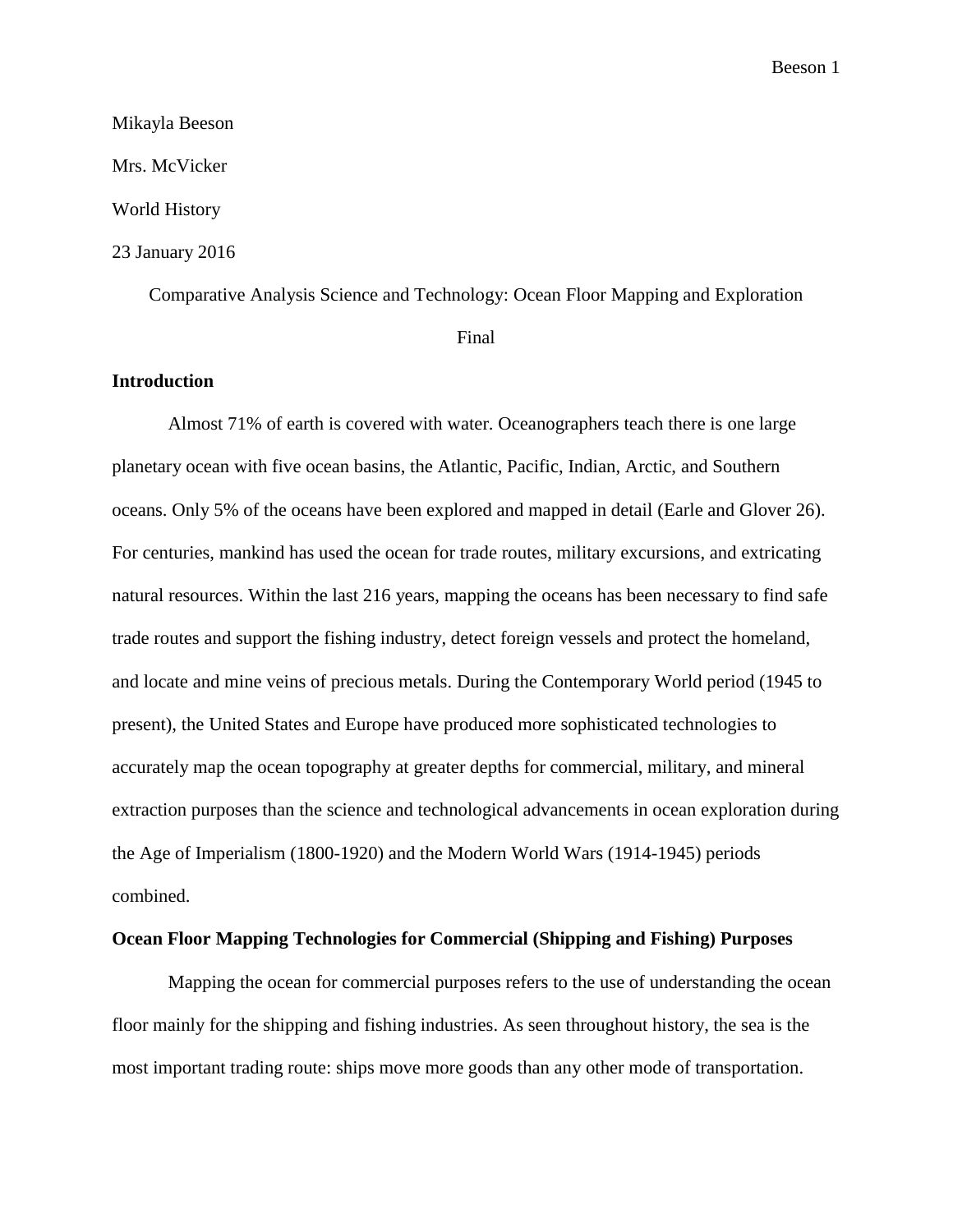During the Age of Imperialism (1800-1920), rather basic technologies were used to map the ocean floor. Sounding pole and hand lead lines were used to produce early maps of coastlines for reefs, hills and valleys for shipping companies. Lead lines were ropes that had depth markings and lead weights attached; they were lowered from the ship and read manually which made this process very time-consuming [See Figure 1] ("The History of Hydrographic Surveying", http://www.nauticalcharts.noaa.gov/hsd/hydro\_history.html). Starting in 1904, wire drag surveys were introduced. The wire drag consisted of a long wire with weights and buoys which was attached to two vessels and was dragged between two destinations. If the wire met an obstruction, it would become taut and form a "V"; this shape would reveal the depth and position of submerged rocks [See Figure 2] ("The History of Hydrographic Surveying", http://www.nauticalcharts.noaa.gov/hsd/hydro\_history.html). These technologies were developed to create safe and efficient shipping lanes.

Later, during the Modern World Wars period (1914-1945), Herbert Dorsey, an American scientist, invented the fathometer which is a wireless device that sends a high pitched sound through the water. This sound would travel at a known speed to the bottom and then had a recognizable echo. The Dorsey fathometer, named after its inventor, sped up the process of mapping areas and aided in generating new maps of the continental shelf area [See Figure 4] ("Age of Electronics (1923-1945)",

http://oceanexplorer.noaa.gov/history/electronic/electronic.html). In the 1930s, the bathythermograph (bathy=depth), a scientific instrument, allowed scientists to create a continuous sketch of ocean temperature, which allowed more precise depth measurements [See Figure 5] ("Tool of the Times", https://www.whoi.edu/image-of-day/tool-of-the-times). A more modern version of this instrument is still used today.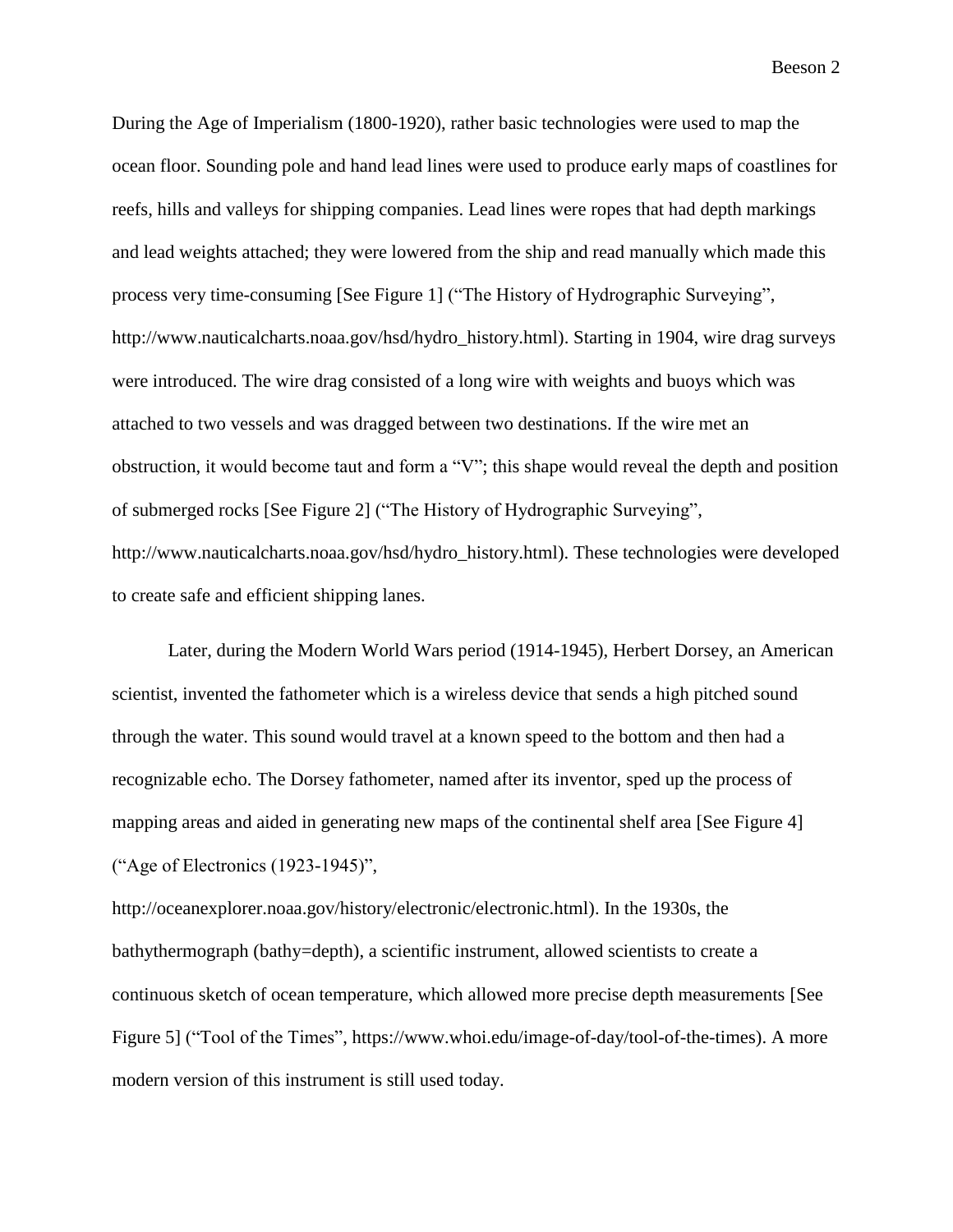More recently, in the Contemporary World period (1945-present) advanced technologies on the seafloor and in space are used to accurately build a map of the seafloor. Satellite-based altimeters measure variations in Earth's gravitational field to detect slight differences in the height and angle of the sea's surface. With this information, scientists can build topographical maps of the ocean floor, particularly volcanoes, mountains, and ridges (Giller, http://www.scientificamerican.com/gallery/new-map-shows-seafloor-details-where-malaysianairliner-likely-crashed/). There are currently four satellites that possess high-resolution radar altimeters in space; these satellites are able to detect previously unknown seamounts between 1,000 and 2,000 meters tall littering the ocean floor [See Figures 6a and 6b] (Gramling, http://news.sciencemag.org/earth/2014/10/satellites-reveal-hidden-features-bottom-earths-seas). Anchored buoys that are fully equipped and moored thousands of miles from shore collect hourly information on wind speed, temperature, and currents to predict weather, wave and circulation patterns for fisherman, shippers, and oceanographers ("History of Oceanography", http://divediscover.whoi.edu/history-ocean/21st.html). By using satellite altimeters and anchored buoys to collect information on the ocean's topography and weather conditions, ships can travel more safely and be aware of hazards both under the water and above it.

Underwater vehicles were produced by oceanographers to collect data and create detailed maps of the seafloor. The autonomous underwater vehicle, also known as the "AUV", is an untethered torpedo-shaped robotic vehicle used to document the seafloor and collect data from the depths. Data is kept on the AUV and accessed once the vehicle docks on a ship or surfaces and connects to a satellite [See Figure 7] ("History of Oceanography", http://divediscover.whoi.edu/history-ocean/21st.html). Remotely operated vehicles, or ROVs, are another type of submersible vehicle. ROVs require a cable connecting them to a ship and have a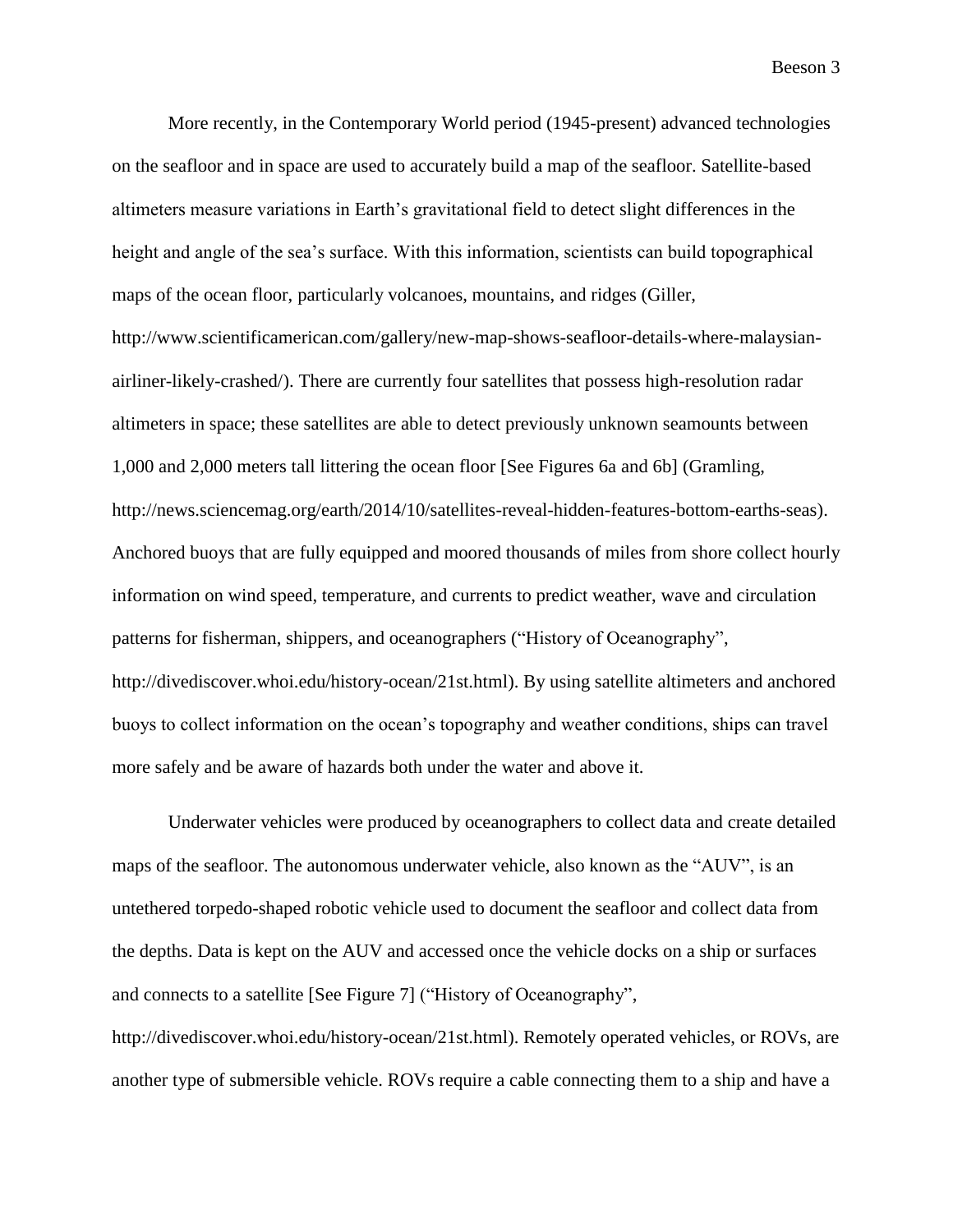rather limited range. One of the most famous ROVs is the *Alvin,* a submersible originally built in the 1960s and fully restored in the early 2000s. The *Alvin* helped researchers find the *RMS Titanic,* a World War II-era hydrogen bomb, and it discovered the first hydrothermal vents in 1977 (Messmore, "Alvin Test", http://www.udel.edu/udaily/2014/mar/alvin-submersible-031314.html). With the discovery of the *RMS Titanic*, researchers were able to find safer trade routes and better equip ships for hazard-free voyages. Some of the newer AUVs can record the seafloor in incredible resolutions that are high enough to find ancient shipping containers amidst the sediment [See Figure 8] (Messmore, "Aegean Exploration",

http://www.udel.edu/udaily/2014/aug/aegean-expedition-081513). In the future, submersibles such as these are believed to be an important component of ocean exploration. Commercially, advancements like satellite-based altimeters, submersibles such as AUVs and ROVs benefit the shipping and fishing industries.

Throughout these time periods, mapping the oceans was necessary to find safe and fast trade routes. Similarly, from 1800 to date, a key component to ocean mapping is ships lowering lines and equipment to collect data; for more than 200 years, hydrographers have remotely operated the technology. In contrast, the focus of ocean mapping changed from the coastlines to the continental shelf to the deep ocean, from the location of rocks to identifying changes to mountains, ridges, and volcanoes. As time passed, the technologies progressed from being rather basic to quite advanced. More recent technologies measure gravity, are located in outer space, and build upon older devices, the buoy for example.

#### **Ocean Floor Mapping Technologies for Military Purposes**

For national security reasons, ocean floor mapping has also been heavily utilized by navies of coastal nations like the United States and France. In the Age of Imperialism (1800-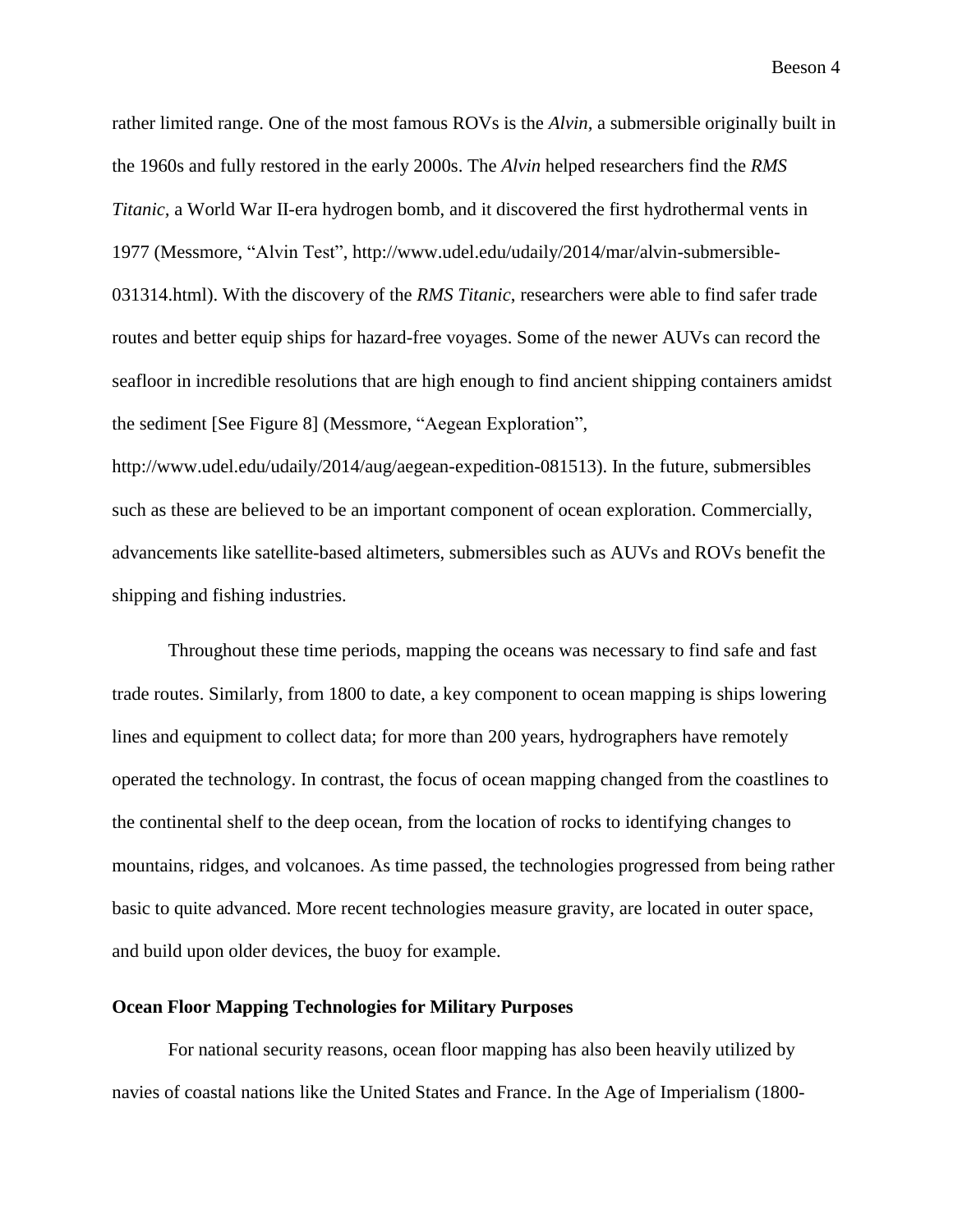1920), several basic technologies were employed. During the North Pacific Exploring Expedition of 1853-1856, the United States claimed the depths of the oceans by using deep sea sounding tools like seine nets, dredges, and lead balls and shots. This expedition was led, manned, and financed by the U.S. Navy. Seine nets are large fishing nets that hang vertically with the bottom held down with weights and the top afloat with buoys. Naturalists on the North Pacific Exploring Expedition created naturalist's dredges, enormous dredges that could reach depths of between 30 to 50 fathoms (1 fathom=6 feet) (Rozwadowski 34). In the 1860s, U.S. Coast Survey ships dredged depths up to 850 fathoms in the Gulf Stream [See Figure 9] (Rozwadowski 35). Lastly in this expedition, Lieutenant John M. Brooke, a naval hydrographer, created and used a lead shot with a hole bored through the center, where a metal rod was inserted. The shot rested in a sling which opened when the sounding line holding it slackened. This device revolutionized oceanic sounding by enabling accurate deep-sea soundings to be available for the first time in history [See Figure 10] (Rozwadowski 84-85). Although these devices are rather primitive, they worked well and allowed for mapping coastlines to happen.

To detect submarines, sound navigation and ranging, or SONAR, was developed in 1905 and improved steadily throughout World War I. At this time, SONAR was a single beam of sound transmitted through the water ("Oceanographic Tools…", http://www.divediscover.whoi.edu/tools/sonar-singlebeam.html). Throughout the Modern World Wars (1914-1945), echo sounders were designed to transmit sounds farther and more exactly calculate depth. The Submarine Signal Company produced the first oscillator devices capable of sending signals through the ocean. The U.S. Navy used these devices for underwater reconnaissance (Reidy, Kroll, and Conway 176). Single beam echo sounders, a more advanced method of SONAR, were developed in the 1930s and used one beam of sound to measure the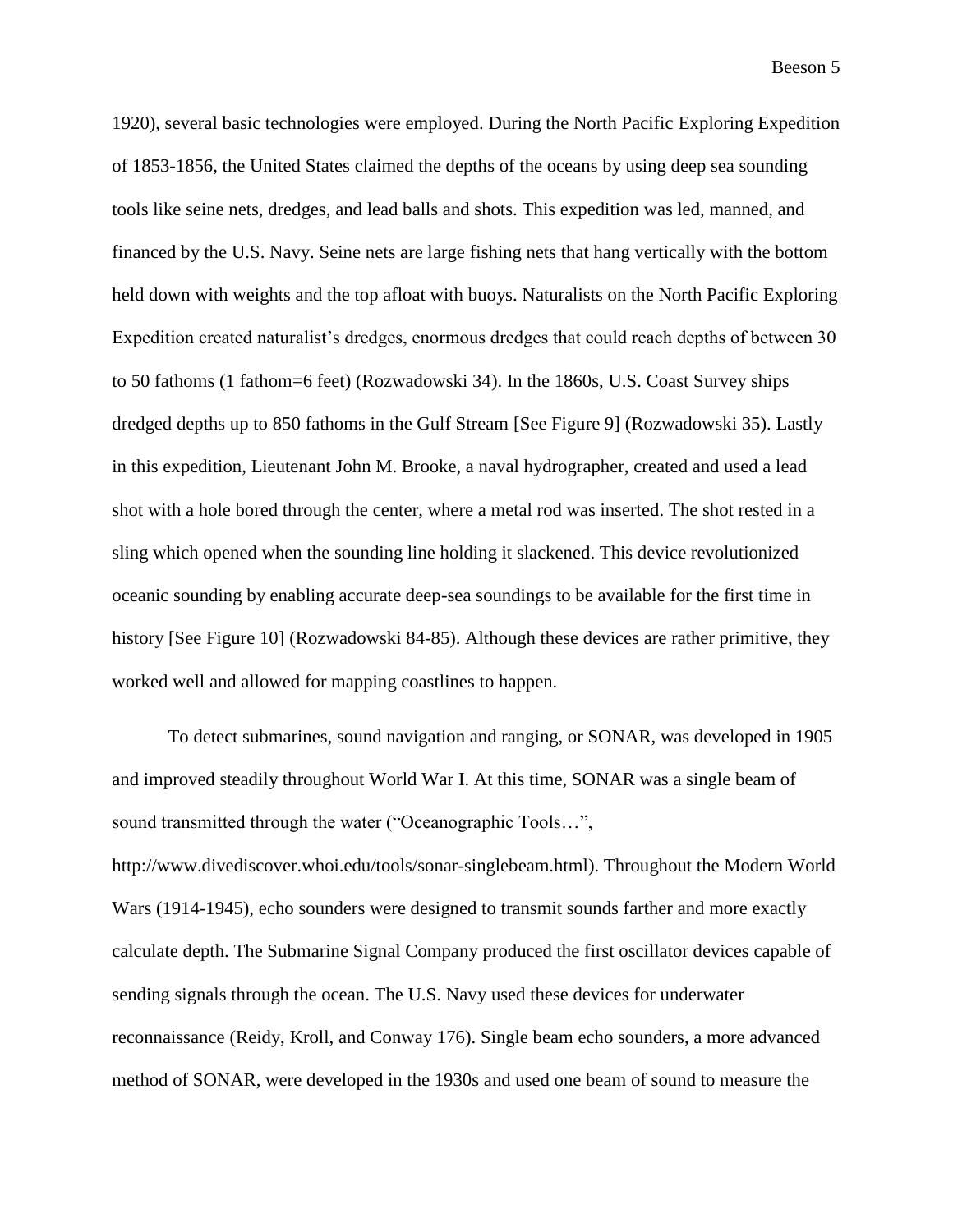depth to the sea floor directly below a ship [See Figure 3] (Embley,

http://oceanexplorer.noaa.gov/explorations/02fire/background/seafloor\_mapping/seafloor.html). Echo sounders and SONAR were an incredible development in helping the military protect U.S. shores and strategically position U.S. Naval vessels.

Throughout the Contemporary World period (1945 to present), ocean technology became much more sophisticated and precise. Following World War II, Swiss father and son team, Auguste and Jacques Piccard, worked with the United States Navy and invented the Trieste. This was the first underwater bathyscaphe, or "balloon", to descend to the deepest trench on Earth, Challenger Deep, in 1960 [See Figure 13] (Bodden 14). Next, researchers created light detection and ranging technology, or "Lidar", to measure elevation or depth by analyzing the reflection of pulses of light off of an object. Often Lidar systems are mounted in aircrafts and generate a seamless, contiguous picture between land and sea, aiding in detecting foreign vessels and missiles. Interestingly, these systems work particularly well gathering data in areas with rugged and difficult shorelines such as Alaska, the North Atlantic, and the Caribbean [See Figure 14] ("Lidar", http://www.nauticalcharts.noaa.gov/hsd/lidar.html). The bathyscaphe and Lidar provided the military with technologies to map the extremes of ocean topography.

Single beam echo sounders cover very small areas and thus are time consuming and labor intensive in both gathering data and analyzing it. Multibeam echo sounders use SONAR technology, but emit sound waves in the shape of a fan from directly beneath a ship's hull ("Multibeam Echo…", http://www.nauticalcharts.noaa.gov/hsd/multibeam.html). These systems are typically used by the military to obtain the sonic equivalent of an aerial photograph. Lastly, side scan SONAR systems give a crisscross scan of a larger area of the ocean floor. In this SONAR scan, side scan systems are towed deep underwater at high speeds. Side scan SONAR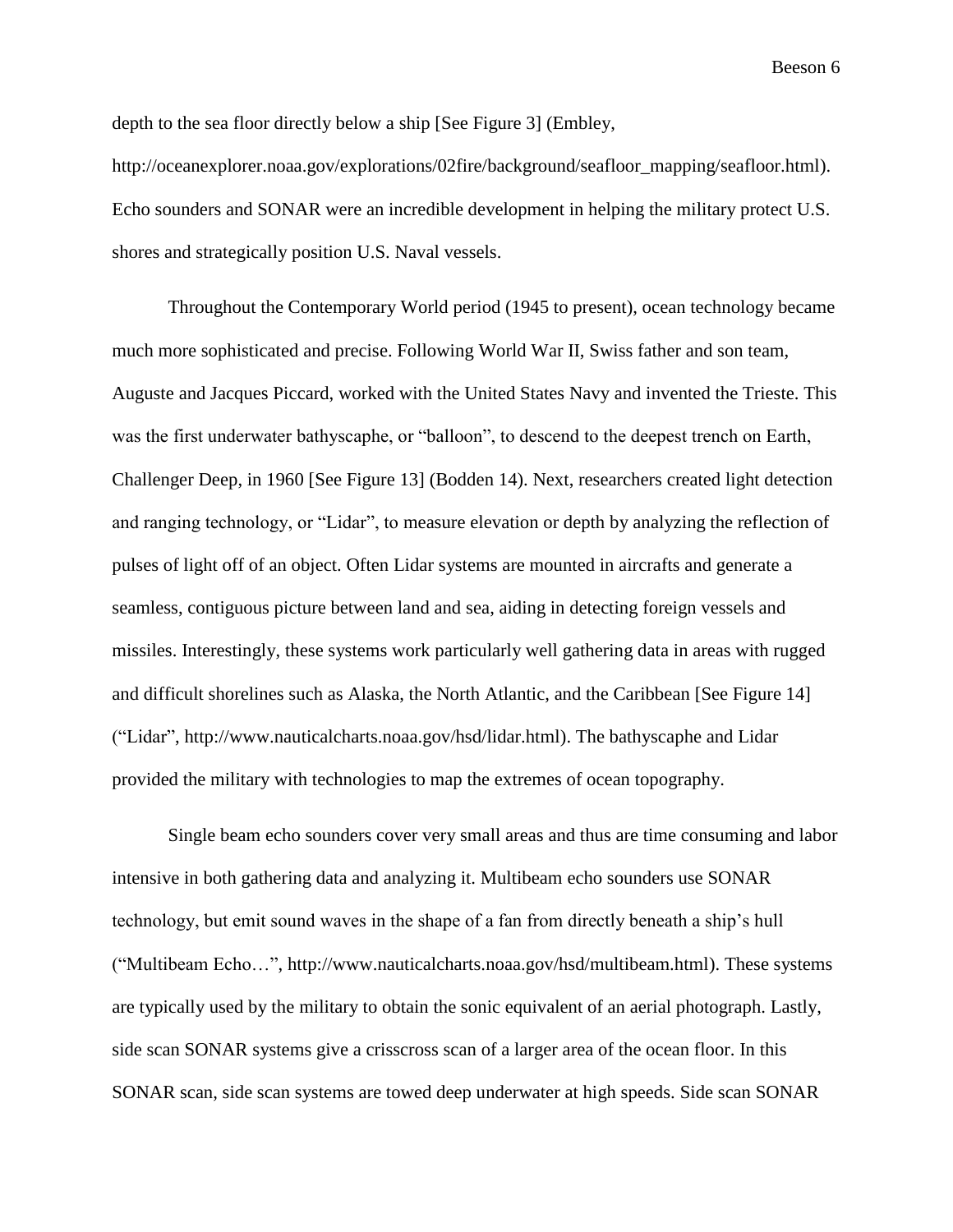technologies provide the most detailed picture of the sea floor's composition [See Figure 11] (Embley,

http://oceanexplorer.noaa.gov/explorations/02fire/background/seafloor\_mapping/seafloor.html). Ocean mapping tools for military purposes help detect foreign vessels, missiles, and objects while also mapping the sea floor for ocean exploration.

Some similarities between the three time periods are the perpetual use of dredging, lead balls and shots, and echo sounding techniques. Across the time periods, they also use technology to detect the enemy underwater. Usually, civilian scientists partnered with the Navy to map the ocean. Over time, echo sounding techniques began as single beam SONAR, evolved to multibeam SONAR and then sidescan SONAR. In modern times, the bathyscaphe and Lidar are very different, unique devices that give the military the ability to map difficult to access areas.

## **Ocean Mapping Technologies for Mineral and Natural Resource Extraction Purposes**

Technologies were also developed for mineral and natural resource extraction purposes as well as studying the oceans and marine life. Minerals to be extracted include sulphide deposits, manganese nodules, cobalt crusts, and resources such as natural gas, iron, and oil. Deposits rich in these minerals are located around hydrothermal vents and have been found to be rich in precious metals (Gelpke, http://worldoceanreview.com/en/wor-4-overview/how-the-seaserves-us/the-bounty-of-the-sea/). In the Age of the Imperialism (1800-1920), some of the more elementary ways of extraction were utilized. Since the late  $19<sup>th</sup>$  century, dragline dredges have been used to obtain material from the sea floor for gold and iron mining. Dredging technology is the standard for seafloor excavating and often consists of the rudimentary bucketline technique where several steel buckets connect in a closed loop. The buckets are lowered and dragged across the seafloor, then they are raised on a conveyor belt and their contents are processed [See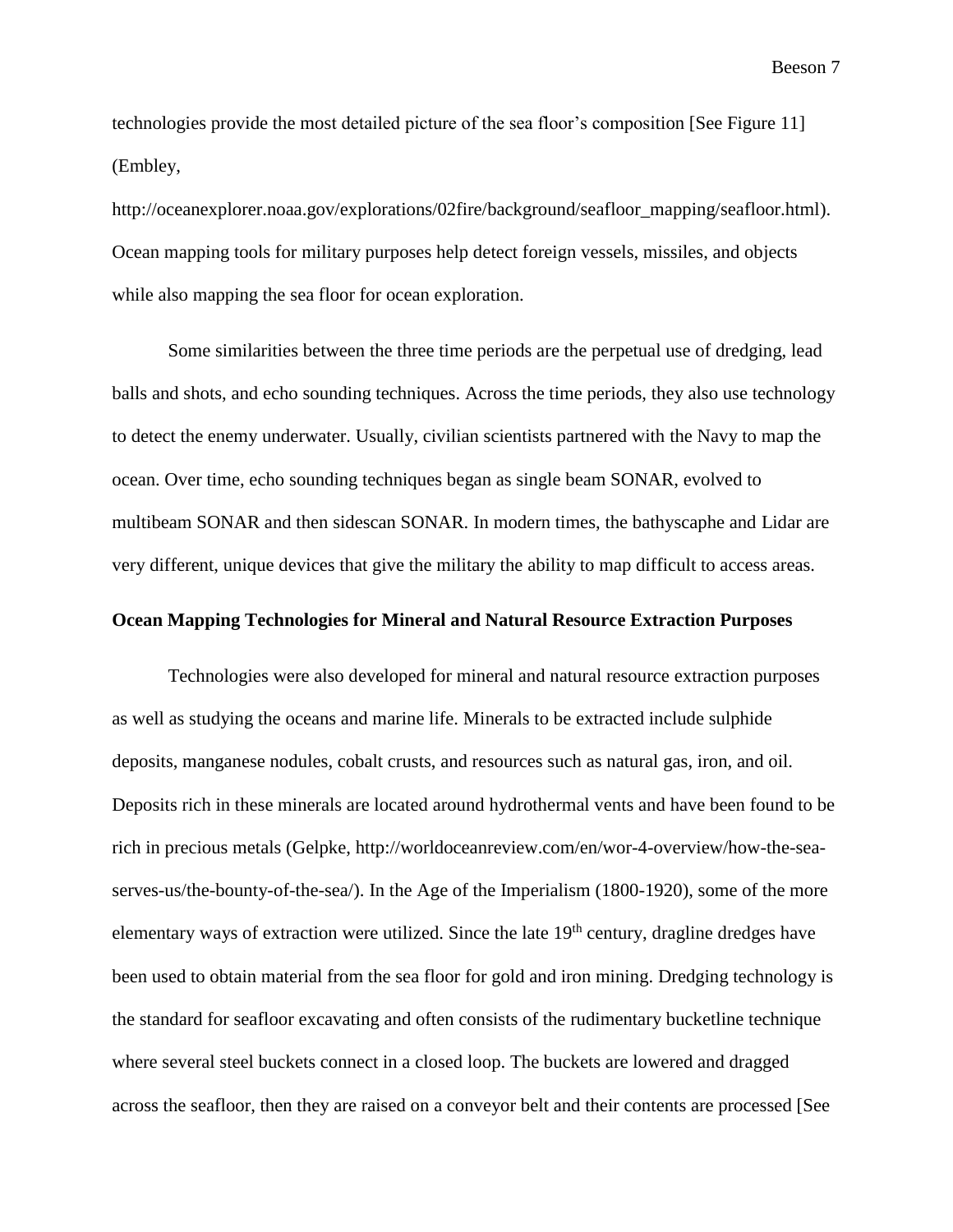Figure 15] (Office of Technology Assessment 169-170). Later in the 19<sup>th</sup> century, German scientists were interested in mapping the ocean near the Mediterranean coast. They employed sounding devices with early SONAR that divers used in the 75 to 100 foot range to detect reefs and rocks (Lerner 359). By dredging and using sounding devices, scientists were able to discover areas rich in precious minerals.

With the coming of the Modern World Wars period (1914-1945), scientists and naturalists created devices that would allow humans to personally spend time underwater. In 1930, Americans Charles Beebe, a naturalist, and Otis Barton, an inventor, invented the bathysphere. This vehicle took Beebe and Barton 3,028 feet below the surface in 1934 and allowed them to observe marine life and the underwater terrain [See Figure 16] (Bodden 12). During World War II, Frenchman Jacques-Yves Cousteau tested one of the new sets of autonomous diving gear. The Aqua Lung had a precursor in 1925 that had a wonderful compressed-air device; however, this device ran on automobile gas and had a very limited time frame during which it could be used underwater. During the war, the Germans requisitioned all automobile gas. Jacques Cousteau, with the help of his colleague Emile Gagnan, modified the air regulator to run on cooking gas. In 1943, Cousteau finished his modifications and created the first Self-Contained Underwater Breathing Apparatus, commonly known as SCUBA. Later, in 1966, Cousteau set up a team of his best divers, engineers, and designers to streamline the SCUBA gear. These alterations and new equipment reduced fatigue and air consumption which allowed divers to move quicker and stay underwater for longer periods of time ("Aqua Lung", http://www.cousteau.org/technology/). By using SCUBA, divers can personally experience shallow areas and examine the underwater landscape.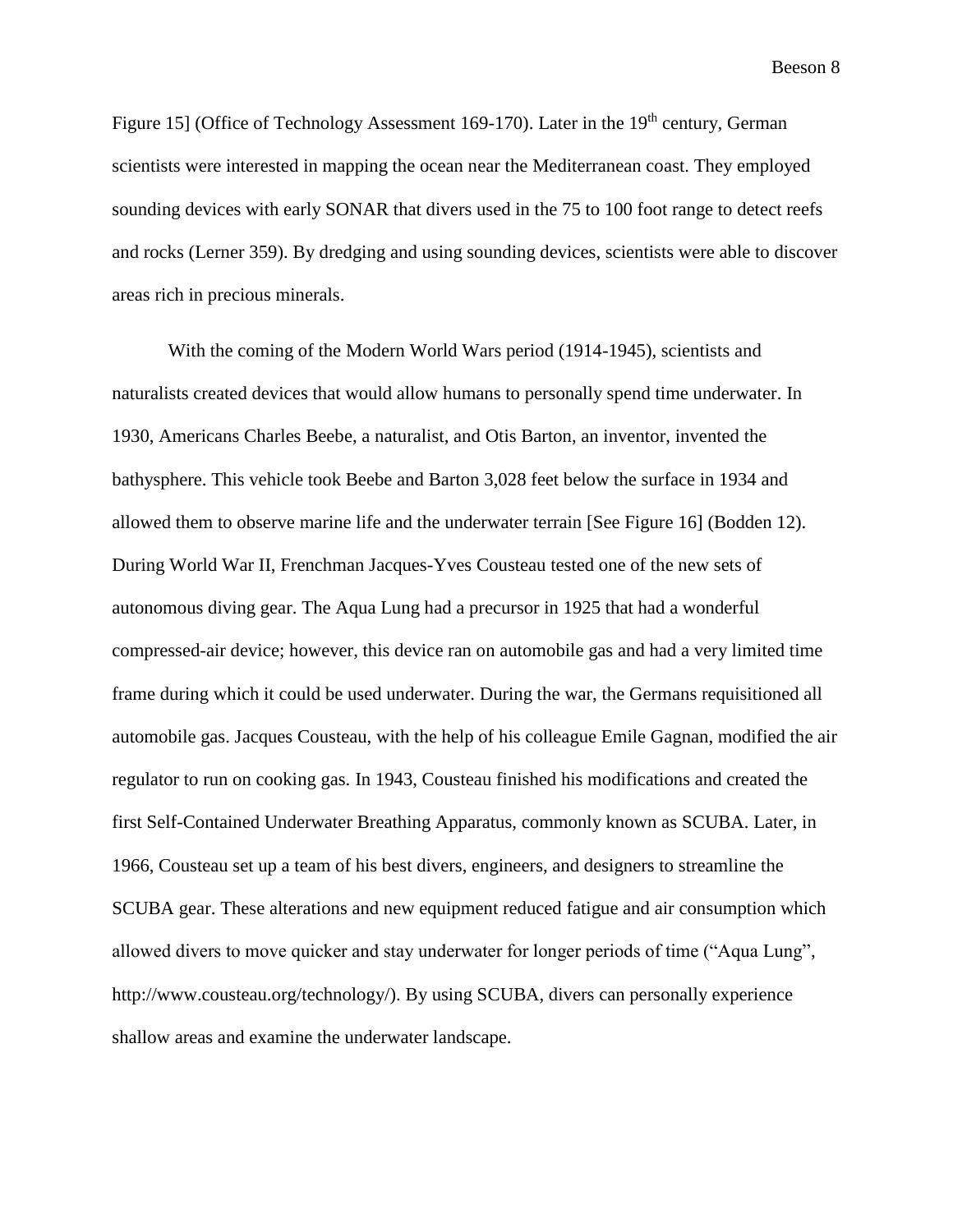From 1945 to present day, in the Contemporary World, many highly sophisticated technologies have been developed. To save money, time, and receive real-time data, scientists want to establish permanent underwater observatories on the seafloor. These observatories obtain important measurements and data that is shared between scientists around the world. Seafloor observatories would be monitored via submerged fiber-optic cables or telegraphic cables and then satellites would transmit the data directly to scientists in real-time [See Figure 17] ("History of Oceanography", http://divediscover.whoi.edu/history-ocean/21st.html). For years, film director and now National Geographic Explorer, James Cameron and his team designed and tested a vertical submarine, the *Deepsea Challenger*, to descend into the Mariana Trench, also known as Challenger Deep. On March 27, 2012, after several test dives in several shallower trenches, James Cameron descended alone and successfully reached the seafloor at a depth of 35,756 feet [See Figures 18a and 18b] ("Sub Facts", http://www.deepseachallenge.com/thesub/sub-facts/). This record-breaking dive brought mankind to the deepest point on Earth and reawakened the desire to explore the depths of the oceans.

In September 2015, President Obama called for more Coast Guard ice cutting ships and arctic nautical charting ships to, "gain a foothold", in the ecologically delicate and rapidly changing Arctic. As stated by Julie Hirschfeld Davis in September of 2015, "Mr. Obama will announce an initiative by the National Oceanic and Atmospheric Administration (NOAA) and Coast Guard to map and chart the newly open Bering, Chukchi, and Beaufort Seas." President Obama hopes these ships will make the Arctic region safer for mineral and natural resource exploration (Davis, http://www.nytimes.com/2015/09/02/us/politics/obama-to-call-for-moreicebreakers-in-arctic-as-us-seeks-foothold.html?\_r=0). One of the most fascinating tools used to map the oceans is Fledermaus. Fledermaus is a 4D geographic information software program that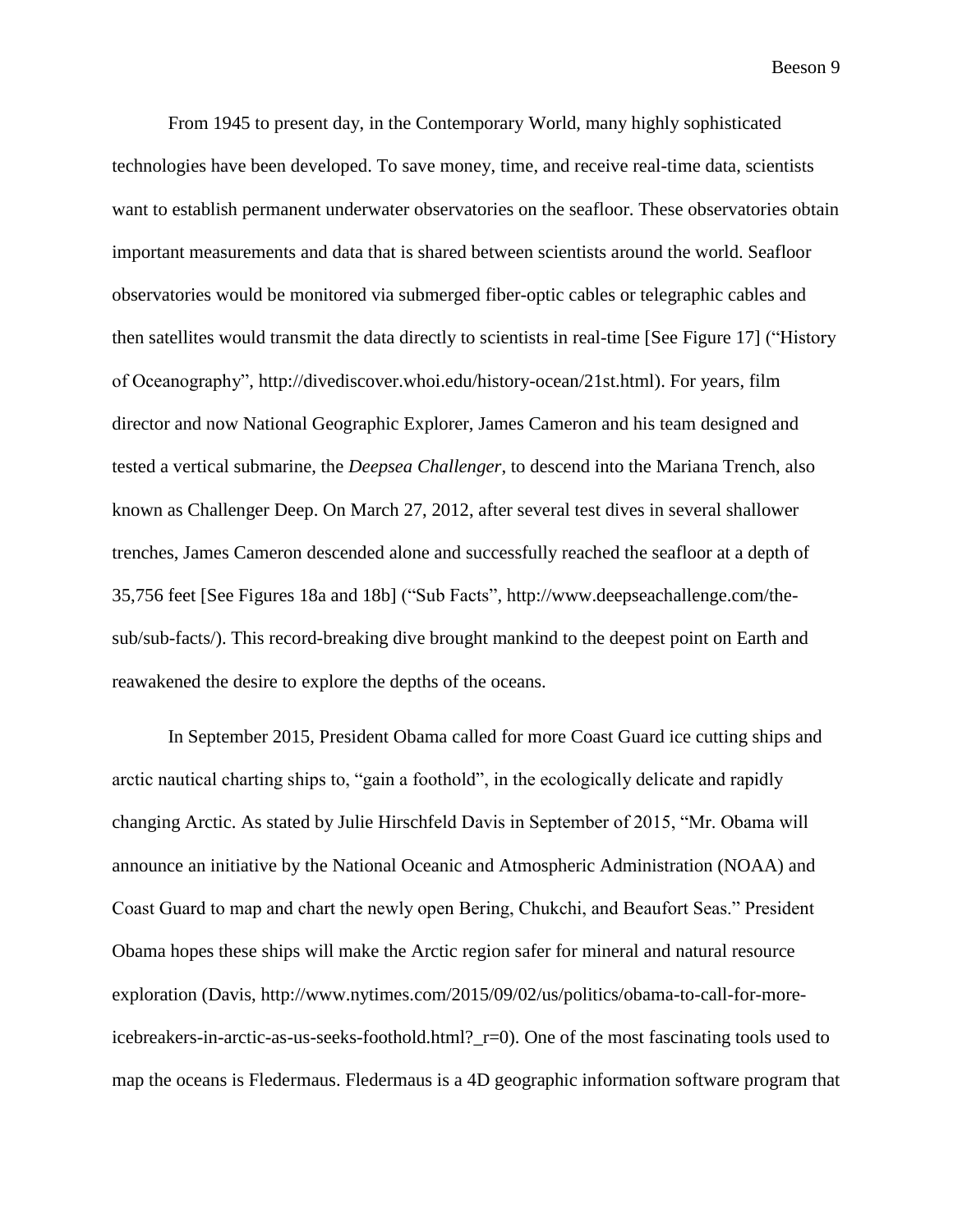creates a picture of the seabed make-up and is the premier 4D visualization tool for dense multibeam SONAR data ("Fledermaus", http://www.qps.nl/display/fledermaus/main). This software is leading the world in computerized maps and visual devices for exploring the ocean and its resources. With the deployment of United States ice cutters and the implementation of Fledermaus software, deep-ocean mining and natural resource extraction will be safer and easier.

In December 2015, XPRIZE announced the launch of a \$7 million Shell Ocean Discovery three-year global competition challenging teams to advance ocean technologies for rapid and unmanned ocean mapping. Teams are required to make a bathymetric map, which is a map of the seafloor. This challenge is hoped to accelerate technological innovations to explore the greatest unexplored frontier, the oceans (Desatnik, http://oceandiscovery.xprize.org/pressrelease/new-7-million-xprize-competition-seeks-usher-new-era-of-ocean). With the new technologies currently being designed, scientists hope to explore more of the oceans and preserve them while also extracting precious metals and natural resources.

For the extraction of minerals and natural resources, there are few similarities between the three time periods. Dredging is a commonly used technique that is still considered useful for underwater mining. The bathysphere, SCUBA, seafloor observatories, and the *Deepsea Challenger* were designed to achieve a common goal throughout the three time periods: for humans to personally experience the depths of the oceans and document the details of the ocean floor. However there are significant variations between the different eras. Vehicles like the *Deepsea Challenger* and ice cutting ships use numerous technologies at once, including computers and Fledermaus to analyze and record data. A most significant difference is that private companies like Shell and XPRIZE have a vision for mapping the entire ocean by 2018.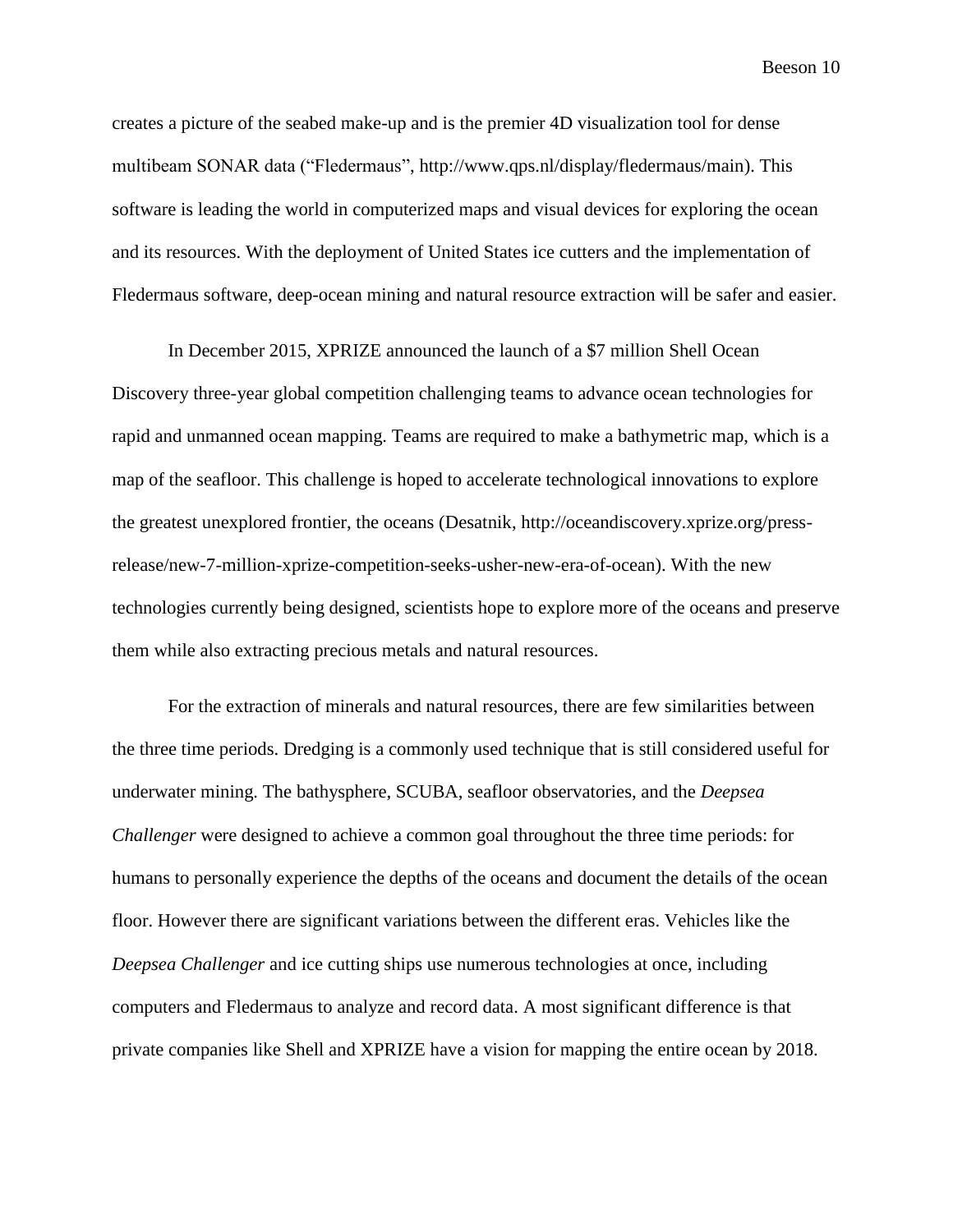#### **Conclusion**

Ocean mapping provides the foundation for understanding the ocean's depths and mankind's use of the oceans for commercial, military and natural resources extraction purposes. During the Contemporary World period (1945 to present), the United States and Europe have produced more sophisticated technologies to accurately map the ocean topography at greater depths for commercial, military, and mineral extraction purposes than the science and technological advancements in ocean exploration during the Age of Imperialism (1800-1920) and the Modern World Wars (1914-1945) periods combined. Many of the rudimentary technological devices from before 1945 have been improved and expanded. For example, SONAR started as a single beam of sound and is now being used in multibeam and sidescan ways. When designing the *Deepsea Challenger,* James Cameron and his team modeled it after the bathyscaphe. Therefore, the majority of the advances in ocean mapping technologies have occurred within the last 70 years. Specifically, these more recent technologies map areas in significantly more detail, are much more efficient, and can record depths greater than ever before. Technologies utilized since 1945 have focused on reaching and documenting the deepest points in the ocean. Contemporary World technologies such as SCUBA, submersibles, seafloor observatories, and the *Deepsea Challenger* allow scientists to experience the ocean depths.

Despite the progress by the United States and European countries between 1800 and World War II, and the tremendous technological and scientific advances in hydrography during the Contemporary World period (1945 to present), 95% of the ocean is yet to be mapped or explored. Ocean discoverer, explorer, and historian, Dr. Robert Ballard states, "… most people think the age of exploration is in our rear view mirrors. It's something that occurred in the 1700 and 1800s. Yet, in fact, it's in our future (http://www.perspectivesonoceanexploration.org/)." In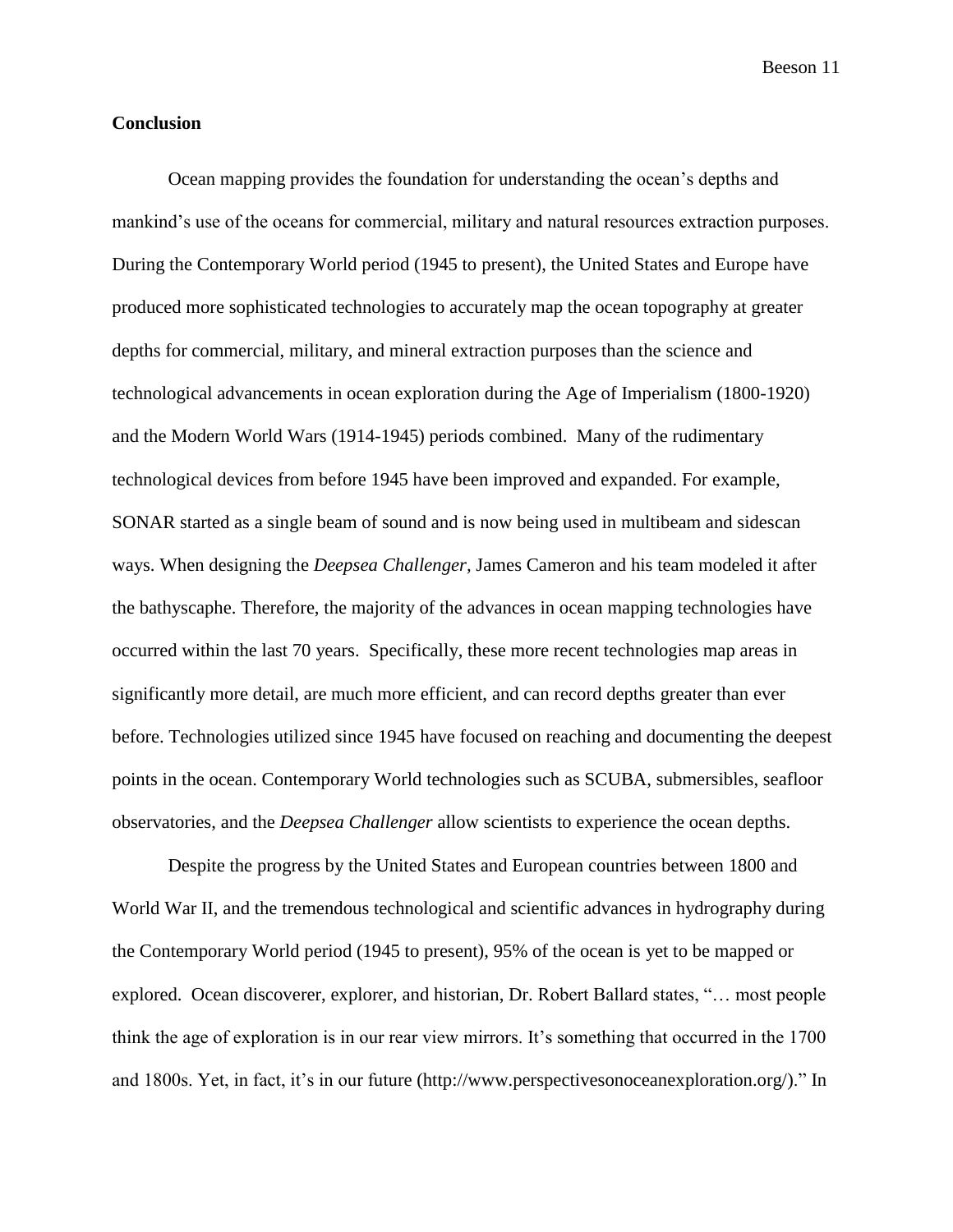conclusion, world powers like the United States, France, Germany, and Russia recognize the importance of uncovering the mysteries of the depths of the seas for their economic and military security, and claims to rights to natural resources.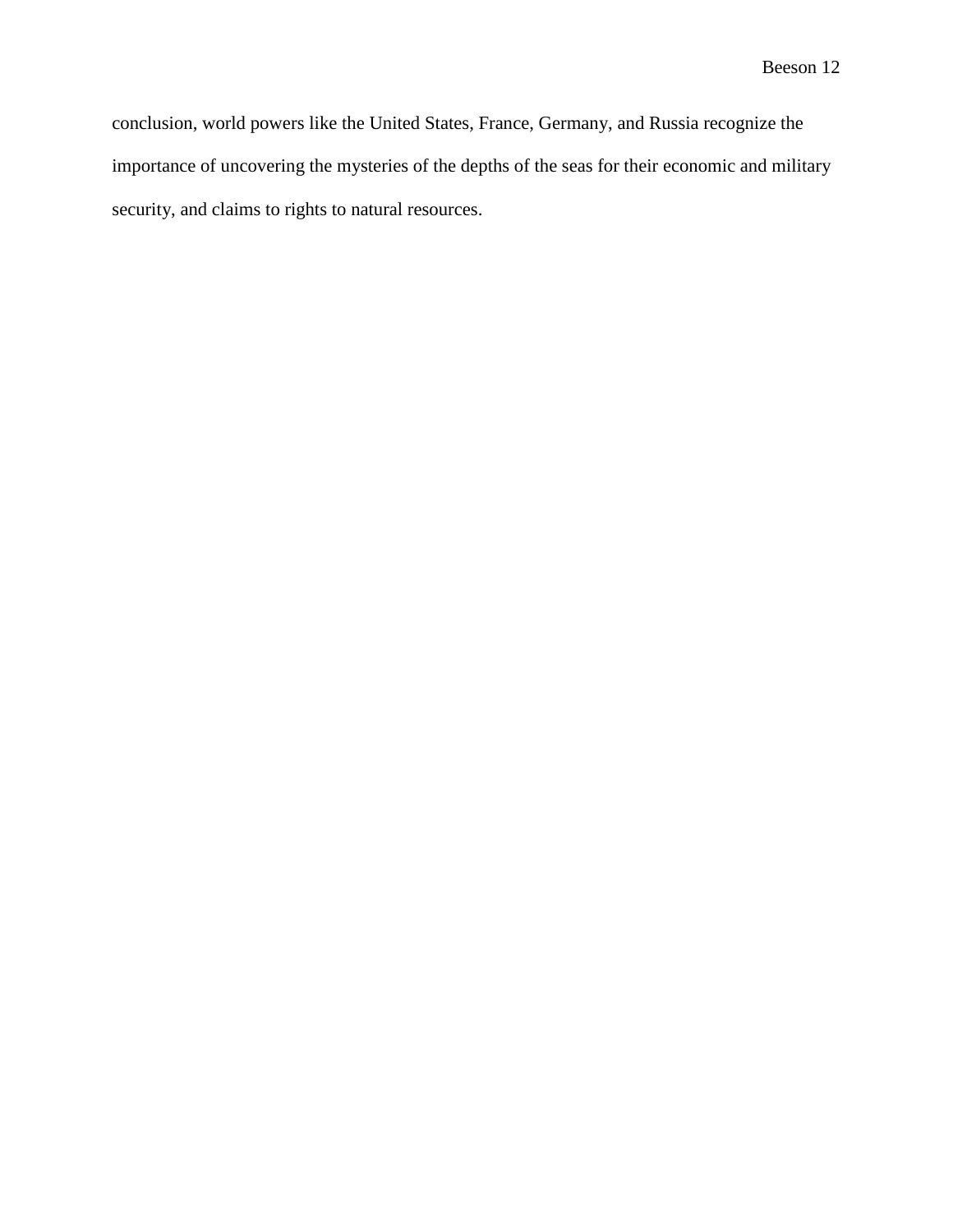Appendix



*Figure 1: Lead Line Survey illustration ("History of Hydrographic Surveying").*



**Wire Drag Survey** 

*Figure 2: Wire Drag Survey illustration ("History of Hydrographic Surveying").*



*Figure 3: Comparison between Leadline, Single Bream, and Multibeam echo sounding devices ("History of Hydrographic Surveying").*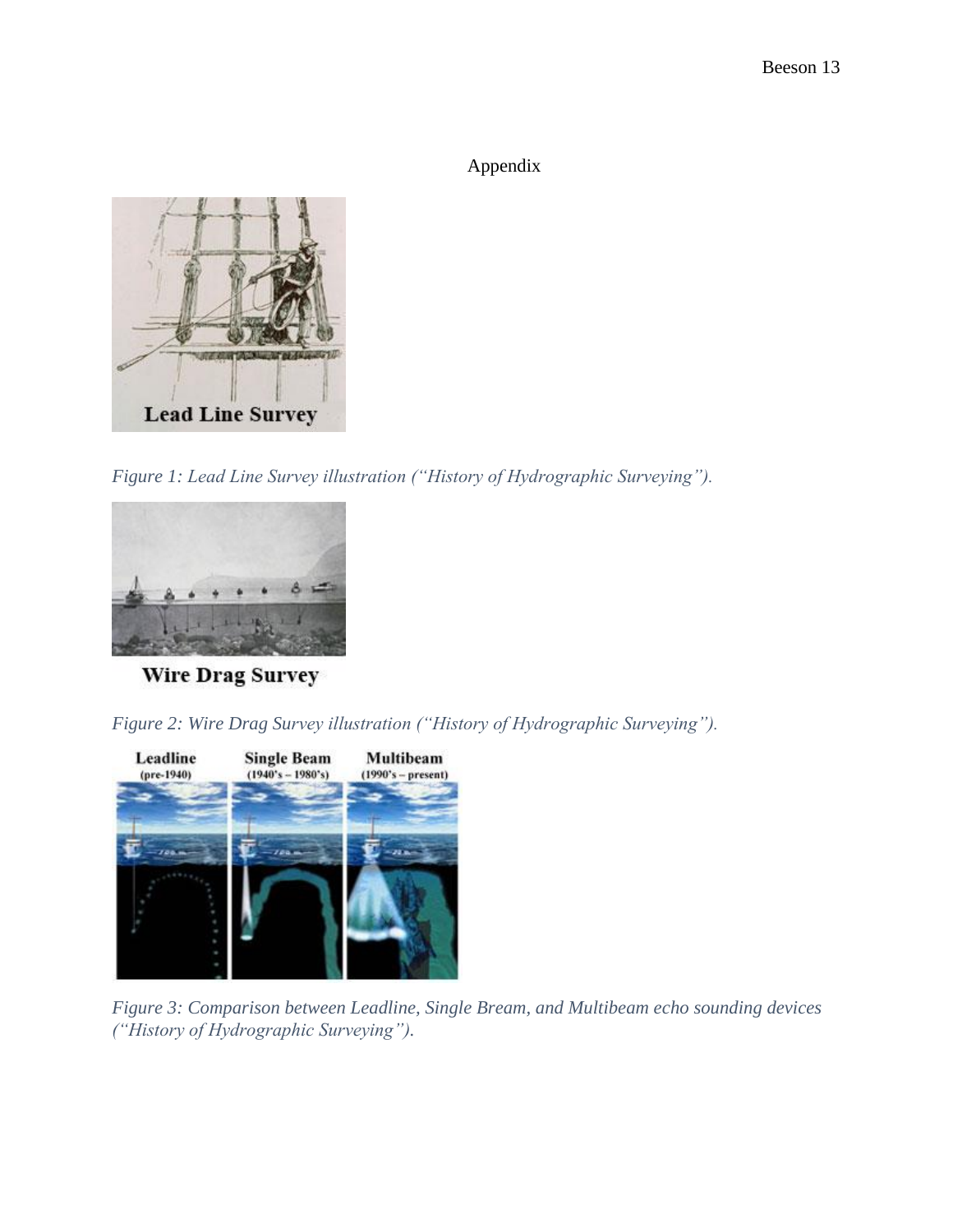

*Figure 4: Herbert Dorsey with the Dorsey Fathometer around 1930 (NOAA Photo Library) ("Age of Electronics (1923-1945)").*



*Figure 5: A bathythermograph ("Tool of the Times").*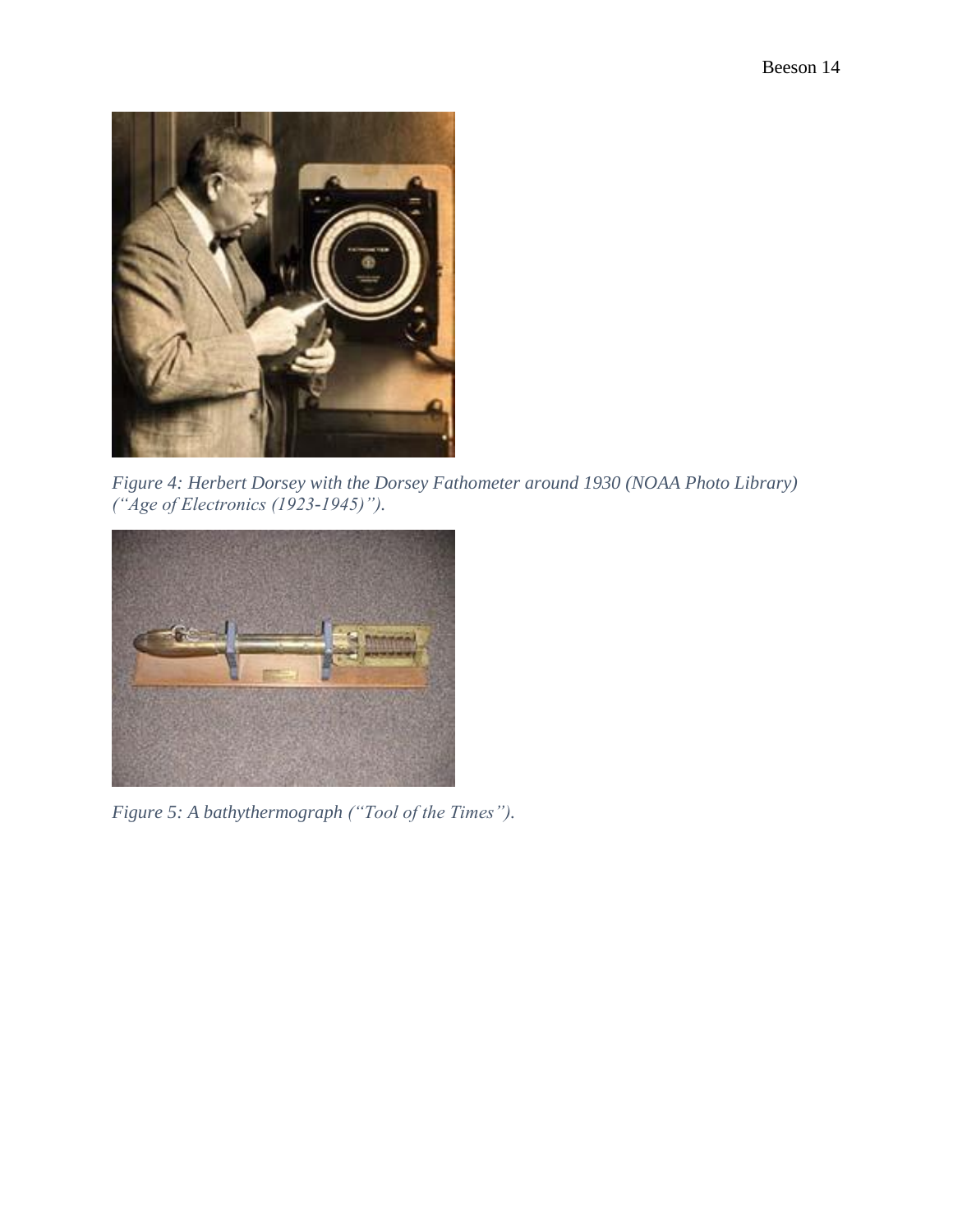

*Figure 6a: A new marine gravity altimeter model of the central Indian Ocean, which is poorly charted. The red dots represent strong earthquakes, which together outline the locations of current seafloor spreading ridges (David Sandwell, Scripps Institution of Oceanography) (Gramling).*



*Figure 6b: A marine gravity altimeter model of the North Atlantic Ocean basin reveals tectonic history in sharp detail. Red dots show earthquake magnitude of 5.5 or higher (David Sandwell, Scripps Institution of Oceanography) (Witze).* 



*Figure 7: The Autonomous Benthic Explorer is an AUV that has created some of the most detailed maps of the seafloor terrain ("History of Oceanography").*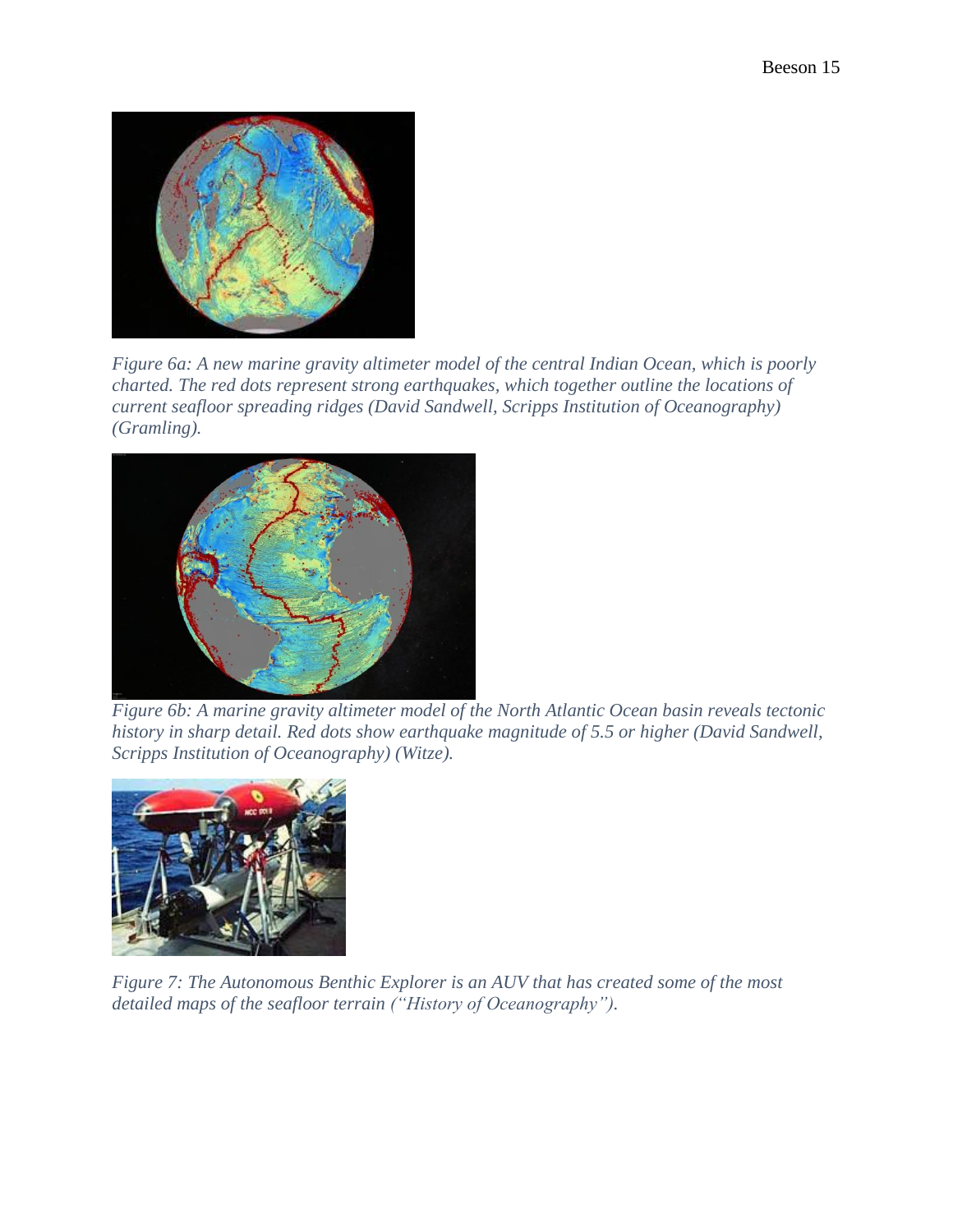

*Figure 8: The Deep Sea Vehicle Alvin is an ROV that has allowed researchers to study the depths and find wreckages (Google Images).*



*Figure 9: Muller's dredge (left) and Ball's dredge (right) (Rozwadowski).*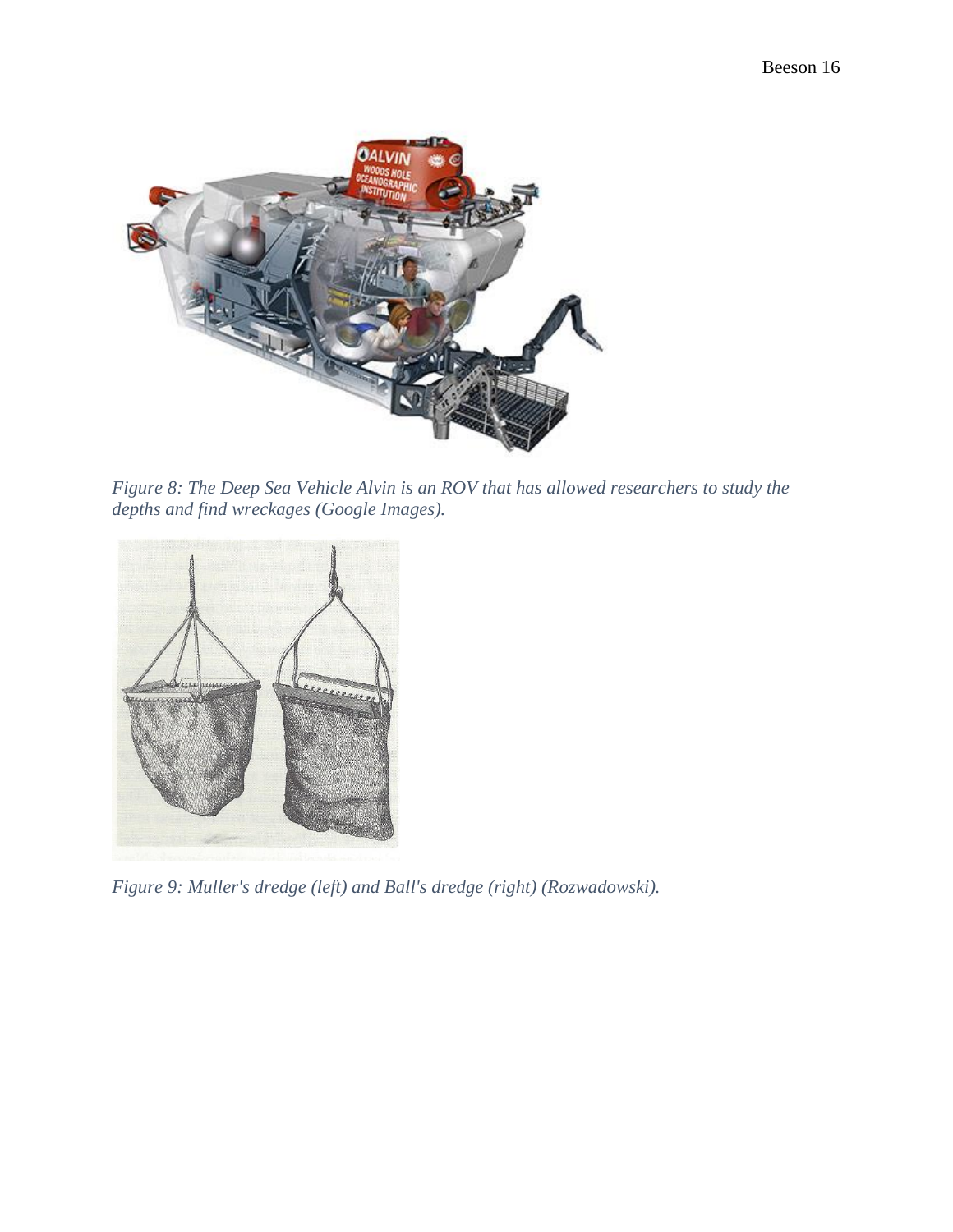

*Figure 10: Brooke's deep sea sounding apparatus for bringing up specimens of the bottom. a. Ready for sounding; b. at moment of release on reaching bottom (Rozwadowski).*



*Figure 11: Schematic diagram of a sidescan SONAR towed instrument insonifying the seafloor (top) and the sidescan data recorded (bottom) (Embley).*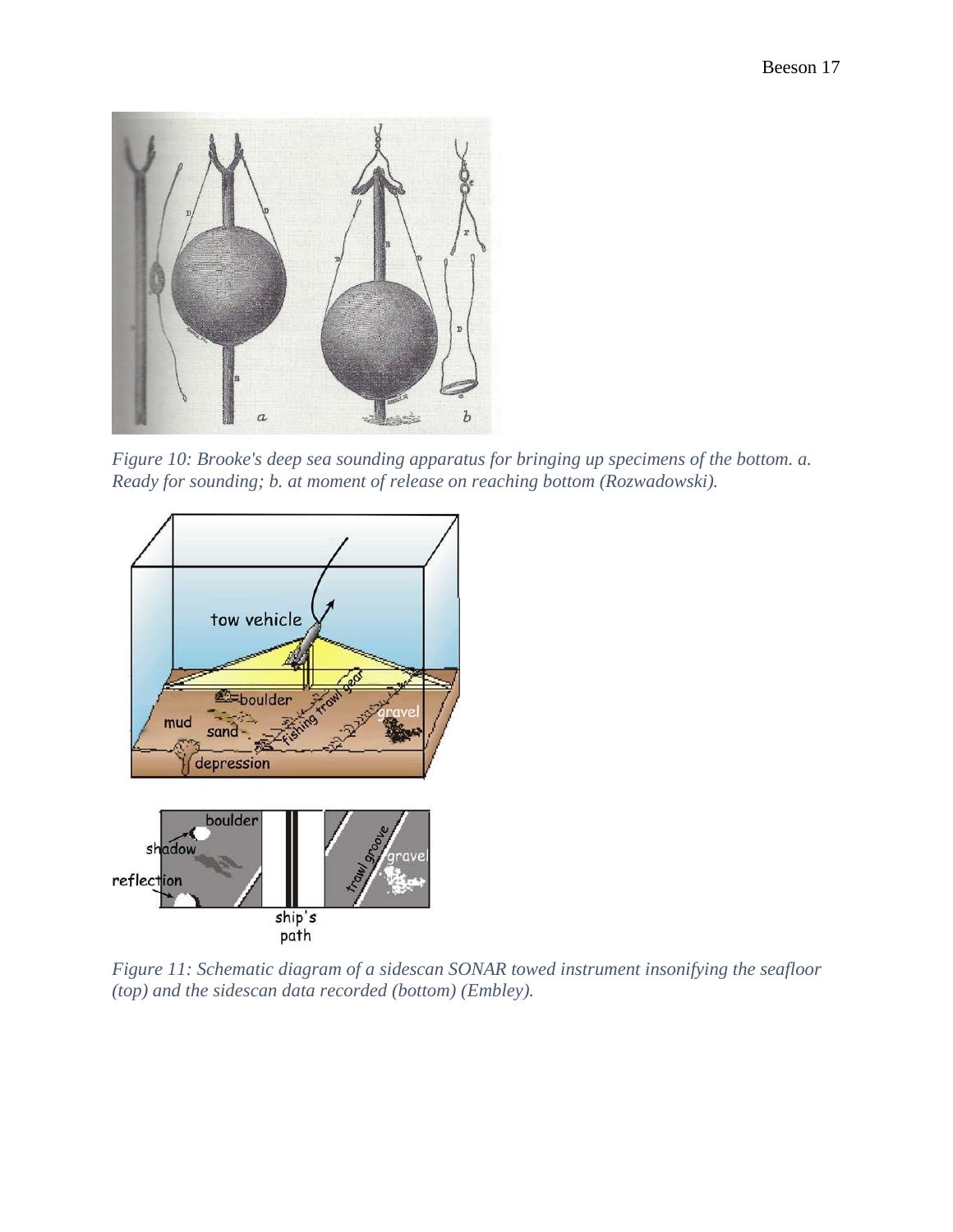

*Figure 12: Submarine cable images (Burns).*



*Figure 13: The Trieste, the bathyscaphe (Google Images).*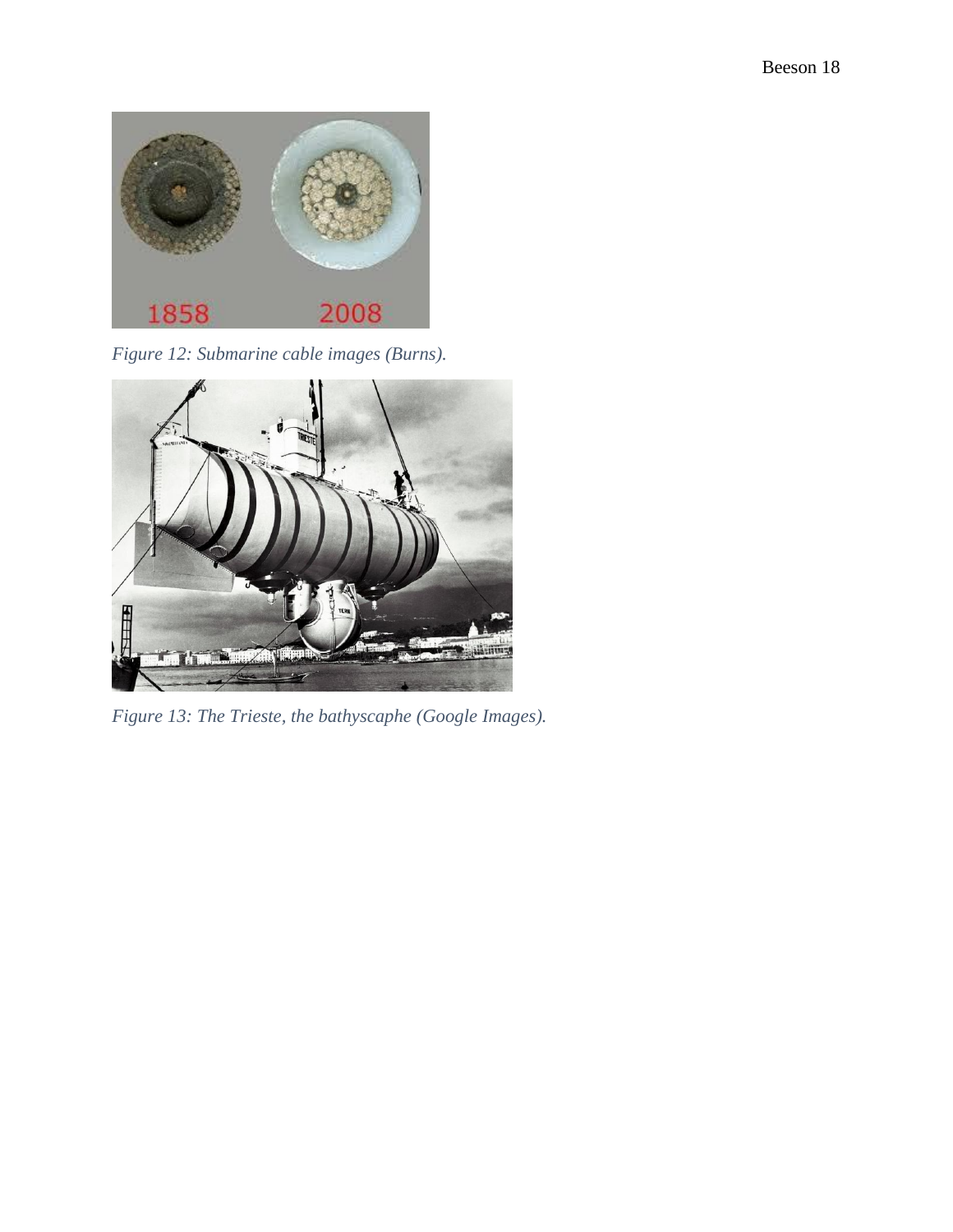

*Figure 14: Lidar image of a port ("Lidar").*



*Figure 15: The bucket ladder dredge is a proven and widely used dredge for offshore mining (Office of Technology Assessment).*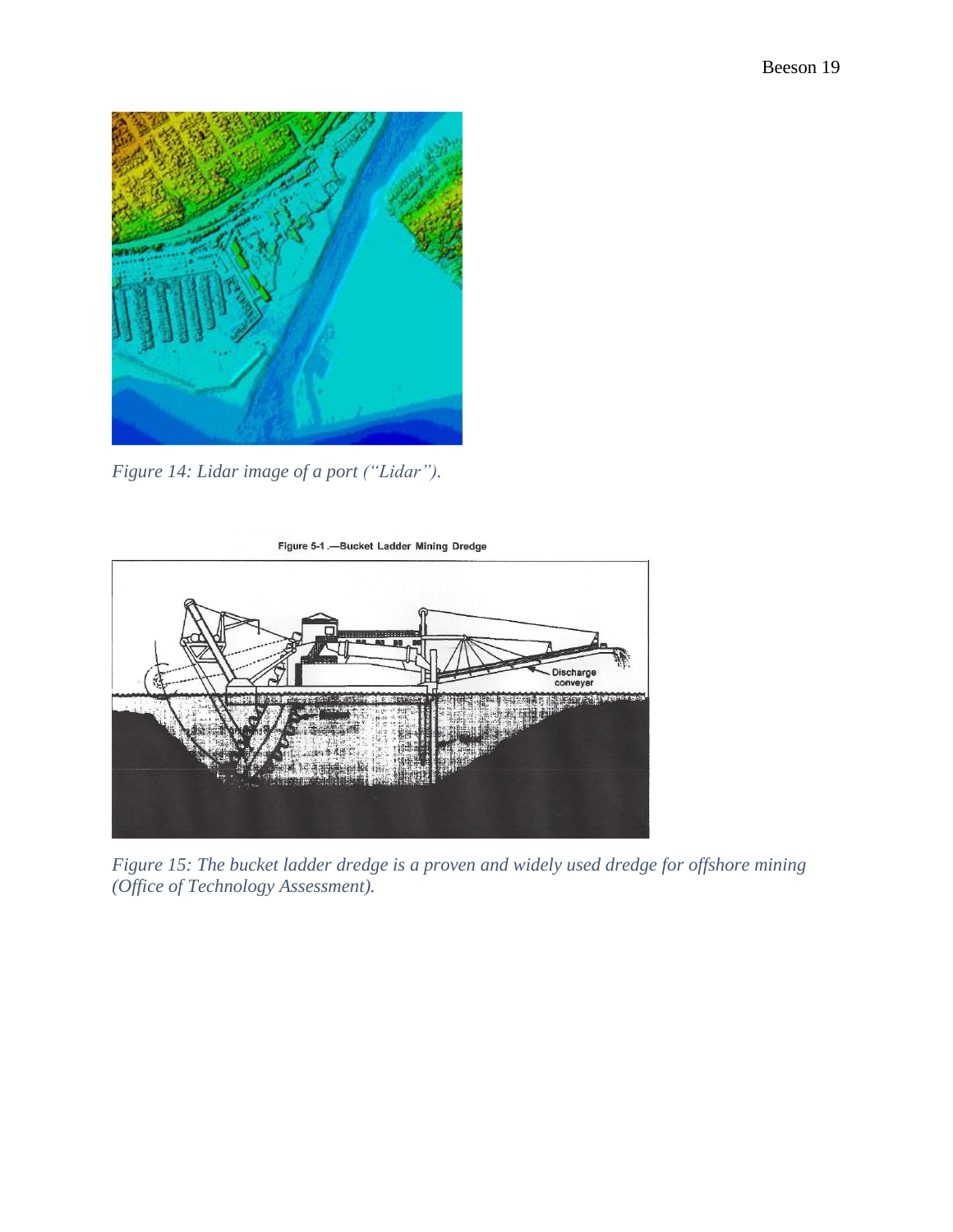

*Figure 16: William Beebe and Otis Barton pose with their invention, the bathysphere (Ralph White/Corbis) (Lerner).*



*Figure 17: Components of a seafloor observatory ("History of Oceanography").*